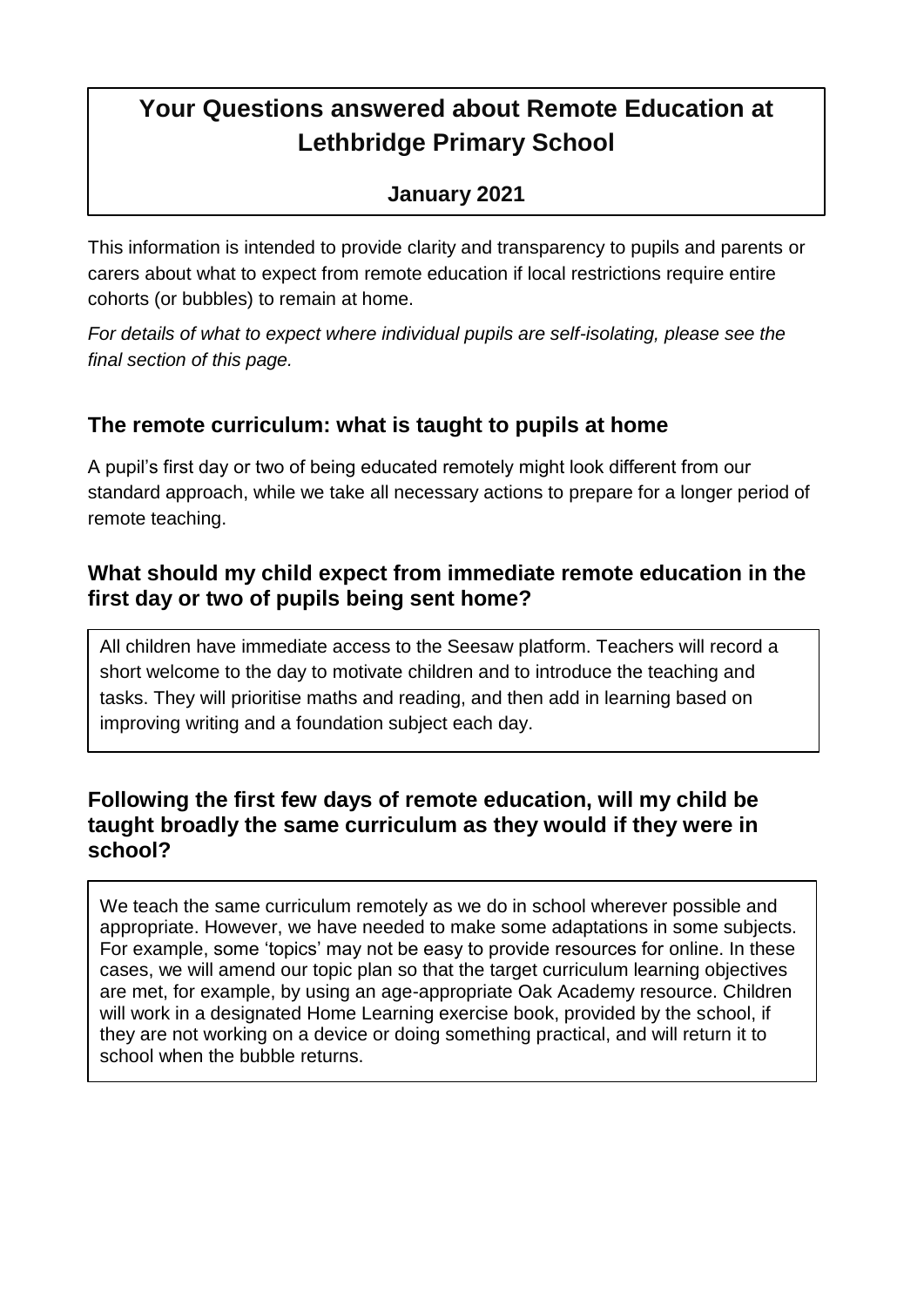### **Remote teaching and study time each day**

#### **How long can I expect work set by the school to take my child each day?**

In line with government guidelines, pupils will have meaningful and ambitious work each day in a number of different subjects that will take on average 3 hours per day for pupils in EYFS, KS1 and LKS2. In UKS2, the average will be 4 hours per day.

### **Accessing remote education**

#### **How will my child access any online remote education you are providing?**

Online remote education will be provided through Seesaw. All children have an individual log in, and have used Seesaw within school. A guide to Seesaw for parents can be found here:

[https://lethbridgeschool.org.uk/downloads/homeLearning/Lethbridge%20Parent%20G](https://lethbridgeschool.org.uk/downloads/homeLearning/Lethbridge%20Parent%20Guide%20to%20Seesaw.pdf) [uide%20to%20Seesaw.pdf](https://lethbridgeschool.org.uk/downloads/homeLearning/Lethbridge%20Parent%20Guide%20to%20Seesaw.pdf)

#### **If my child does not have digital or online access at home, how will you support them to access remote education?**

We recognise that some pupils may not have suitable online access at home. We take the following approaches to support those pupils to access remote education:

- The school has 50 90-day access sim cards to offer families experiencing difficulties with internet access
- EHCP children will be provided with their own laptop
- We have 4 laptops and 16 IPads to lend for identified families such as those in receipt of Pupil Premium. Parents should contact [admin@lethbridgeprimary.co.uk](mailto:admin@lethbridgeprimary.co.uk) or phone 01793 535033 to enquire about availability
- Arrangements can be made for children who struggle to access learning through a device. Paper packs are delivered and collected by a member of school staff, on a weekly basis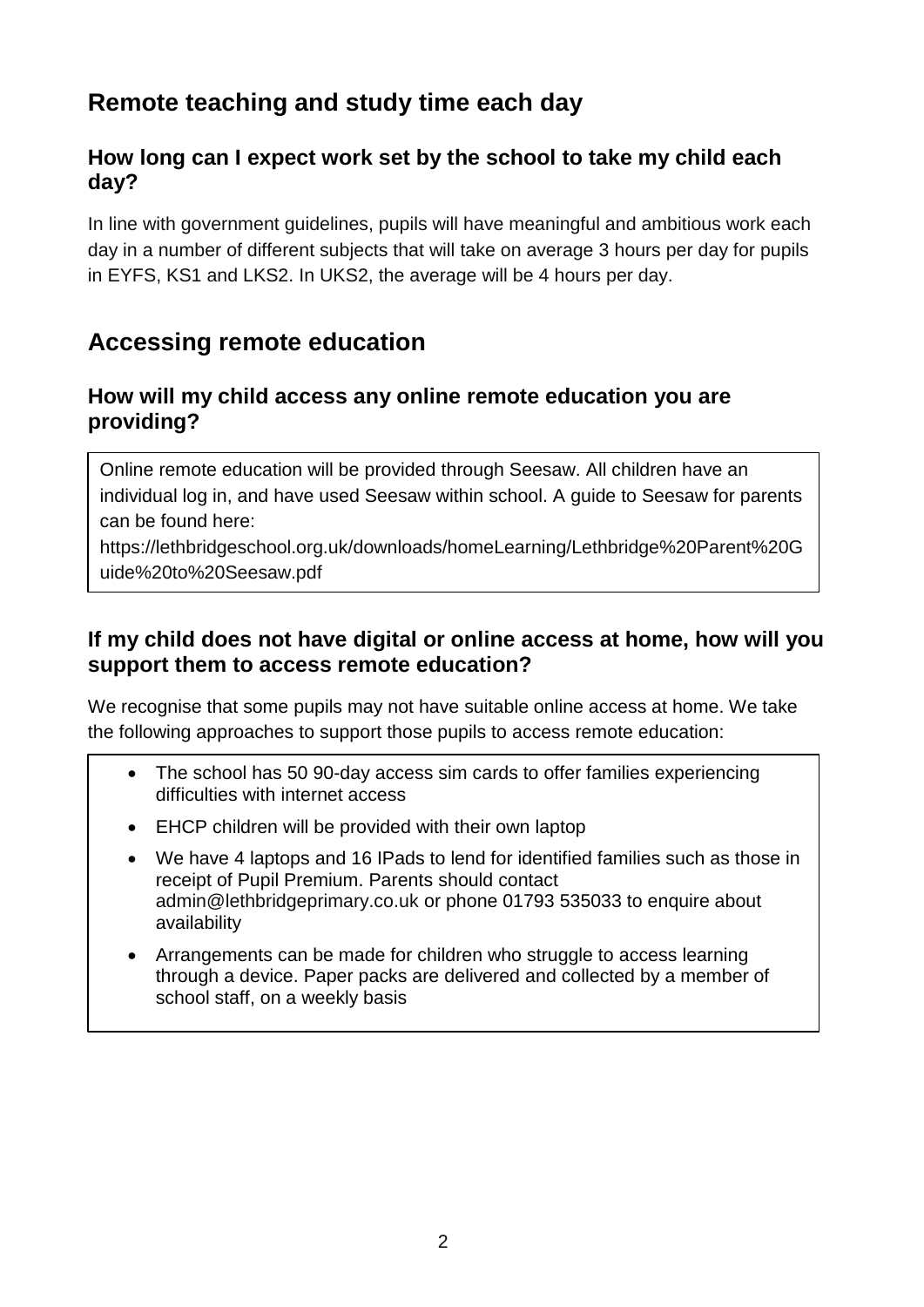#### **How will my child be taught remotely?**

We use a combination of the following approaches to teach pupils remotely:

- A Lethbridge teacher will record a video to introduce each day, to both motivate children and set out the learning for the day. Children will be directed to resources such as:
	- recorded teaching (e.g. Oak National Academy lessons, video/audio recordings made by teachers)
	- worksheets and resources uploaded to Seesaw, which children then work from in their workbooks
	- printed paper packs produced by teachers (e.g. workbooks, worksheets)
	- reading books pupils have at home
	- commercially available websites supporting the teaching of specific subjects e.g. phonics, or areas, including video clips or sequences
	- practical equipment or activities that are readily available at home e.g. find something red
	- EYFS staff will provide daily taught video sessions

### **Engagement and feedback**

#### **What are your expectations for my child's engagement and the support that we as parents and carers should provide at home?**

We understand that parents will be under significant pressure from work and personal circumstances, however, it is our expectation that all pupils will aim to engage in and complete home learning tasks on a daily basis, even if this is outside of conventional school hours.

We ask that parents set clear routines at home and offer as much positive support as they are able to facilitate daily engagement with learning.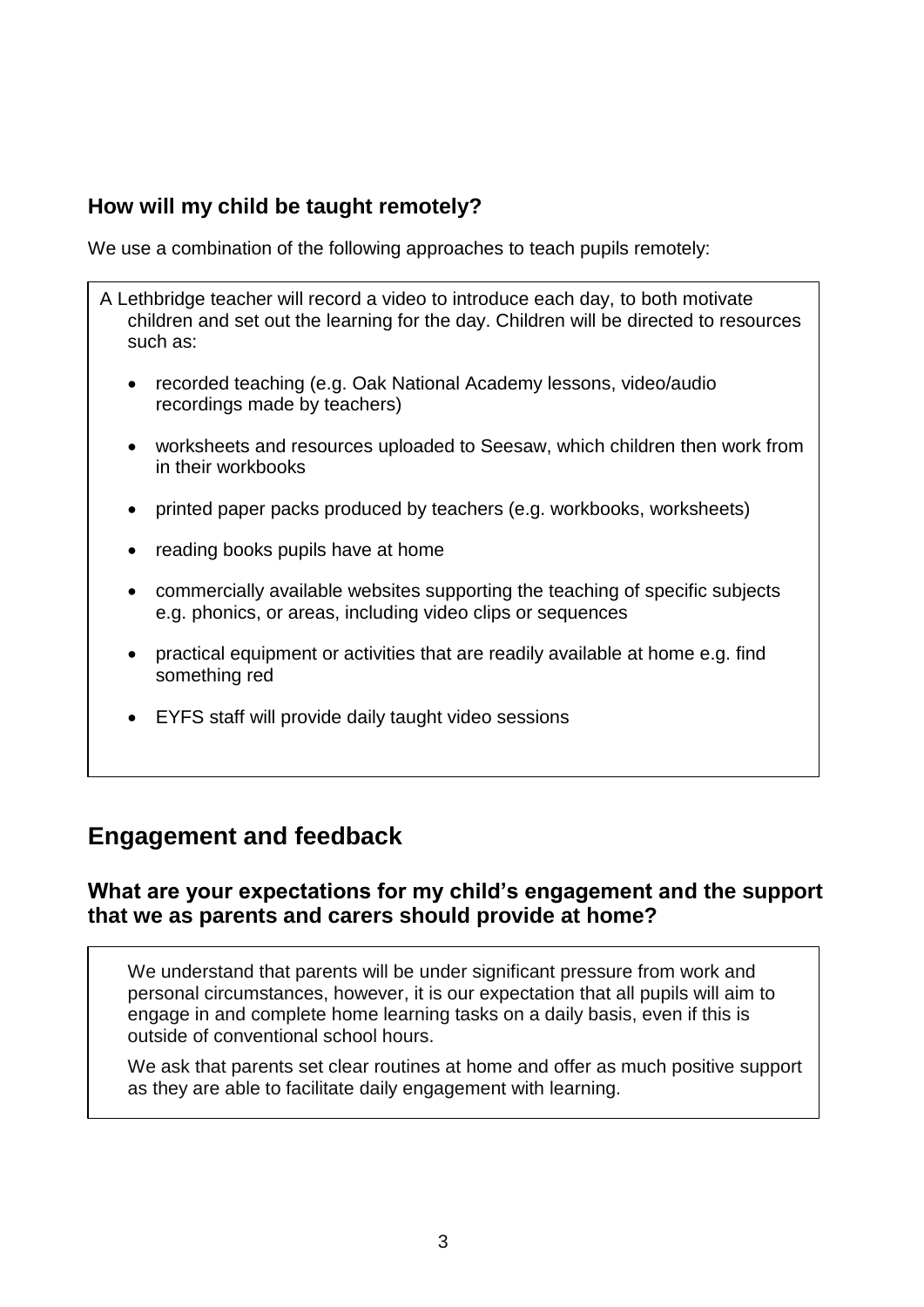#### **How will you check whether my child is engaging with their work and how will I be informed if there are concerns?**

Teachers will:

- Invite children to upload work on a daily basis using the Seesaw icon options e.g. upload a file or use the camera icon to take photos of their work or the notepad icon to record ideas.
- Check engagement with remote education daily, and provide feedback to SLT. Where there are concerns about pupil engagement a welfare check –in call will be made to home.

#### **How will you assess my child's work and progress?**

Feedback can take many forms and may not always mean extensive written comments for individual children. For example, whole-class feedback or quizzes marked automatically via digital platforms are also valid and effective methods, amongst many others. Our approach to feeding back on pupil work is as follows:

Teachers will respond via Seesaw, using icons, voice messages or video or comments that offer praise and encouragement as well as directing children on how to improve their work. Where practical, our aim is this will be within 24hours.

# **Additional support for pupils with particular needs**

#### **How will you work with me to help my child who needs additional support from adults at home to access remote education?**

We recognise that some pupils, for example some pupils with special educational needs and disabilities (SEND), may not be able to access remote education without support from adults at home. We acknowledge the difficulties this may place on families, and we will work with parents and carers to support those pupils in the following ways: